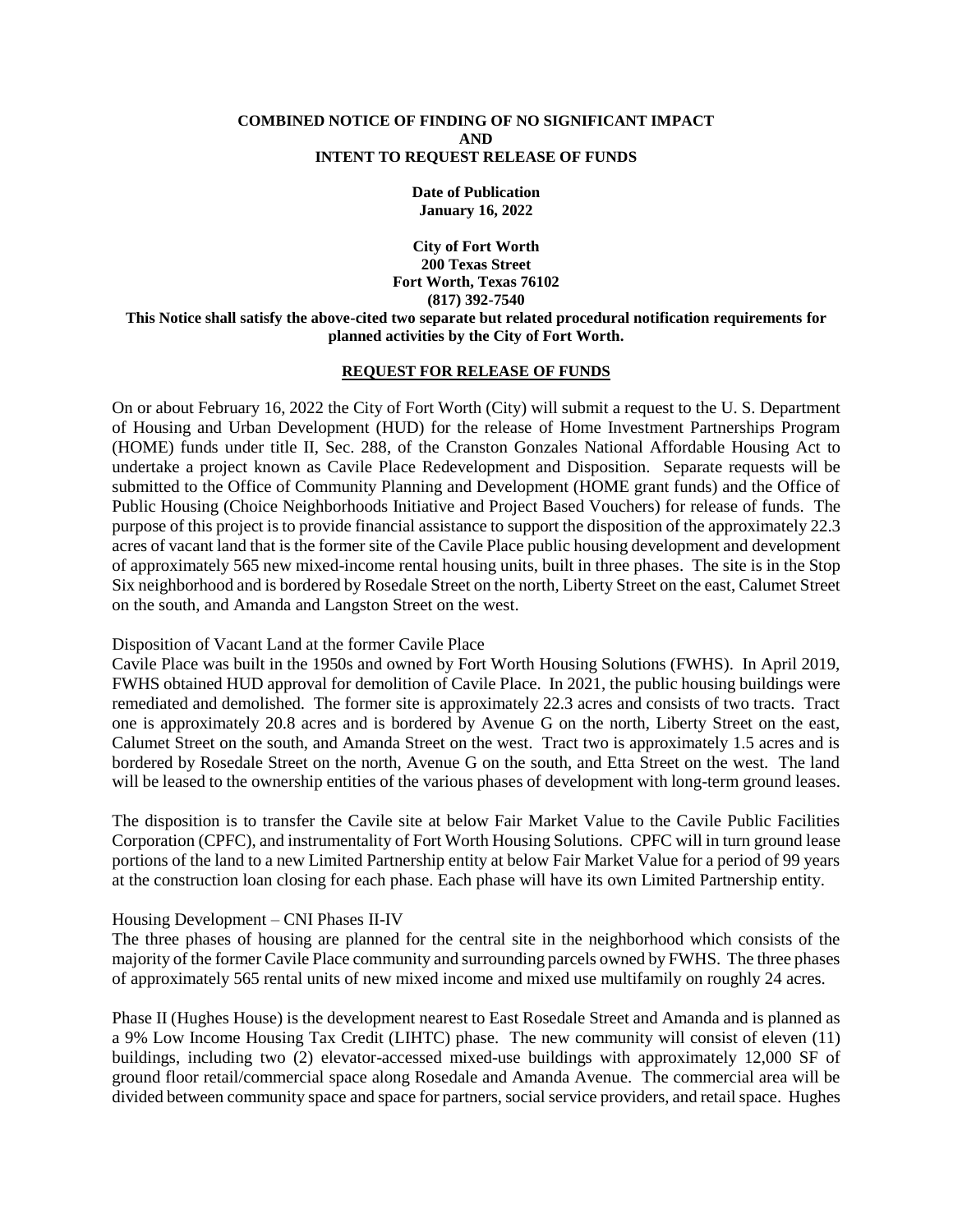House will include garden apartments and townhouses further south along Amanda, making the transition to the parts of the neighborhood with a more residential character. The property will feature amenities to serve all residents, including property management office, furnished fitness space, clubhouse, kids' activity room, two children's playscapes, gazebo, fully enclosed dog park, and swimming pool with a splash pad.

Phase III proposes 187-unit mixed-income family development to include 1-, 2-, 3-, and 4-bedroom apartments in elevator buildings, walk-up/gardens and townhouses. 38 homes (20%) will be market rate, reflecting the increasing desirability in the community of market rate garden and townhouse apartment options as well as the anticipated shift in market perceptions; 82 units (44%) will be LIHTC; 54 (29%) will be replacement units, and 13 (7%) will be Permanent Supportive Housing (PSH) units. Construction of Phase III is anticipated to begin the second quarter of 2023 and take 20 months to substantial completion.

Phase IV is planned as a 9% LIHTC phase and the final housing phase. Phase IV makes the connection between the new housing and the Neighborhood Hub, building out the bulk of the original Cavile site with townhouse and walkup/garden apartments. The proposed 168-unit mixed-income family development will be composed of 1-, 2-, 3-, and 4-bedroom apartments. 58 units (35%) will be market rate units, 50 units (30%) will be LIHTC, 49 (29%) will serve as replacement units to returning families, and 11 (6%) will be reserved as PSH units. Construction of Phase IV is anticipated to begin the second quarter of 2023 and take 18 months to substantial completion.

Phases III and IV may be combined into one single phase for financing purposes.

The total housing development costs for Phases II-IV is \$126.5 million. The estimated financing structure of the project includes the following:

**Estimated Total HUD Funded Amount: \$3,333,334.00 in City-HOME funds Estimated Total HUD Choice Neighborhoods Initiative (CNI): \$12,112,762.00 Estimated Total Project Based Vouchers (PBVs): \$1,917,037.00 (202 units) Estimated Total Project Cost (HUD and non-HUD funds) [24 CFR 58.32(d)]: \$126,500,000.00**

# **FINDING OF NO SIGNIFICANT IMPACT**

The City of Fort Worth has determined that the project will have no significant impact on the human environment. Therefore, an Environmental Impact Statement under the National Environmental Policy Act of 1969 (NEPA) is not required. Additional project information is contained in the Environmental Review Record (ERR) on file at the City of Fort Worth Neighborhood Services Department, 908 Monroe Street, 3<sup>rd</sup> floor, and is available for review or may be copied 8:00 a.m. to 5:00 p.m. Monday through Friday. This ERR can also be reviewed in the HUD Environmental Review Online System (HEROS) at the following website: <https://www.onecpd.info/environmental-review/environmental-review-records>

# **PUBLIC COMMENTS**

Any individual, group, or agency may submit written comments on the ERR to Sharon Burkley, Senior Planner, Neighborhood Services, City of Fort Worth, 200 Texas Street, Fort Worth, Texas 76102, via email at [Sharon.Burkley@fortworthtexas.gov](mailto:Sharon.Burkley@fortworthtexas.gov) or contact the City at (817) 392-7540. The City of Fort Worth will consider all comments received by 5:00 p.m., February 15, 2022 prior to authorizing submission of a request for release of funds to HUD. Commenters should specify which part of this Notice they are addressing.